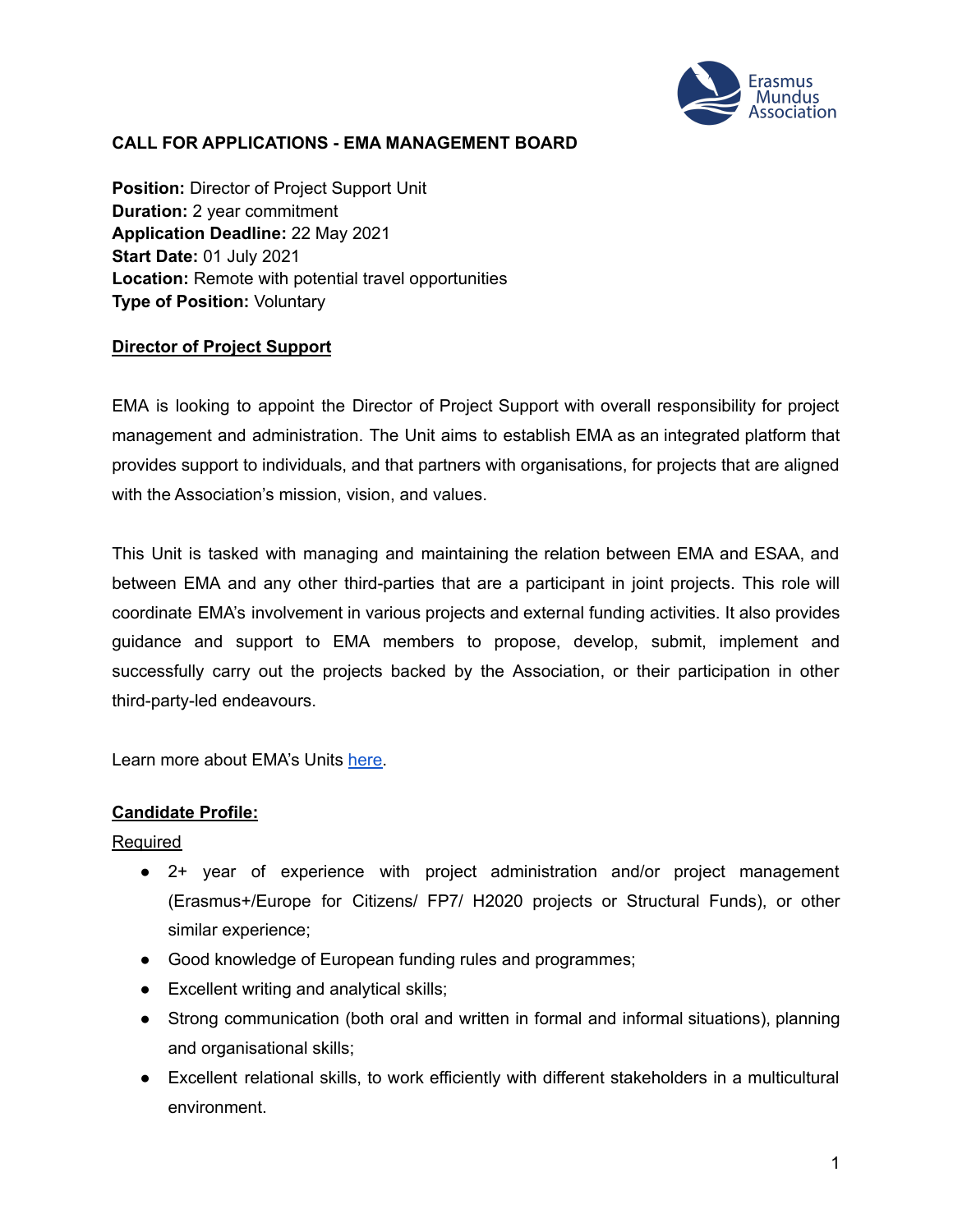## Preferred

- Experience in implementing events & activities in the youth, non-formal education and/or lifelong learning sector;
- Experience in working with NGOs.

## **Responsibilities:**

The tasks include but are not limited to:

- Create and maintain comprehensive project documentation;
- Development of project ideas towards adding value to the EMA community and coordinate the ongoing project activities (such as Genie Talks, SDG Series etc.);
- Set up monthly calls, plan and organise project meetings;
- Liaise as EMA representative for Erasmus+ Student and Alumni Alliance (ESAA);
- Identify future EU project opportunities and facilitate their development;
- Review of plans and scheduling of projects and their deliverables, goals and milestones for the assigned projects;
- Maintain oversight of project implementation, and facilitate internal communication flows;
- Support the Project Coordinator(s) in the Erasmus+ projects and collate information for central reporting and monitoring purposes;
- Active contribution to other day-to-day operations of the projects.
- Ensure visibility of the project(s) in website, newsletter and other communication channels.

*For detailed objectives and functions of the Project Support Unit, refer to EMA's [Internal](https://www.em-a.eu/documents) [Regulations](https://www.em-a.eu/documents), clause 2.*

# **Potential Benefit**

The position is on a volunteer basis, and you will be able to:

- **●** Gain international multidisciplinary experience in non-profit organization management;
- **●** Develop a strategic mindset and leadership skills;
- **●** Develop a profound understanding of EU Higher education and political landscape;
- **●** Contribute towards addressing societal challenges and be a positive influencer;
- **●** An inclusive and friendly work environment;
- **●** Access to a unique network and other services;